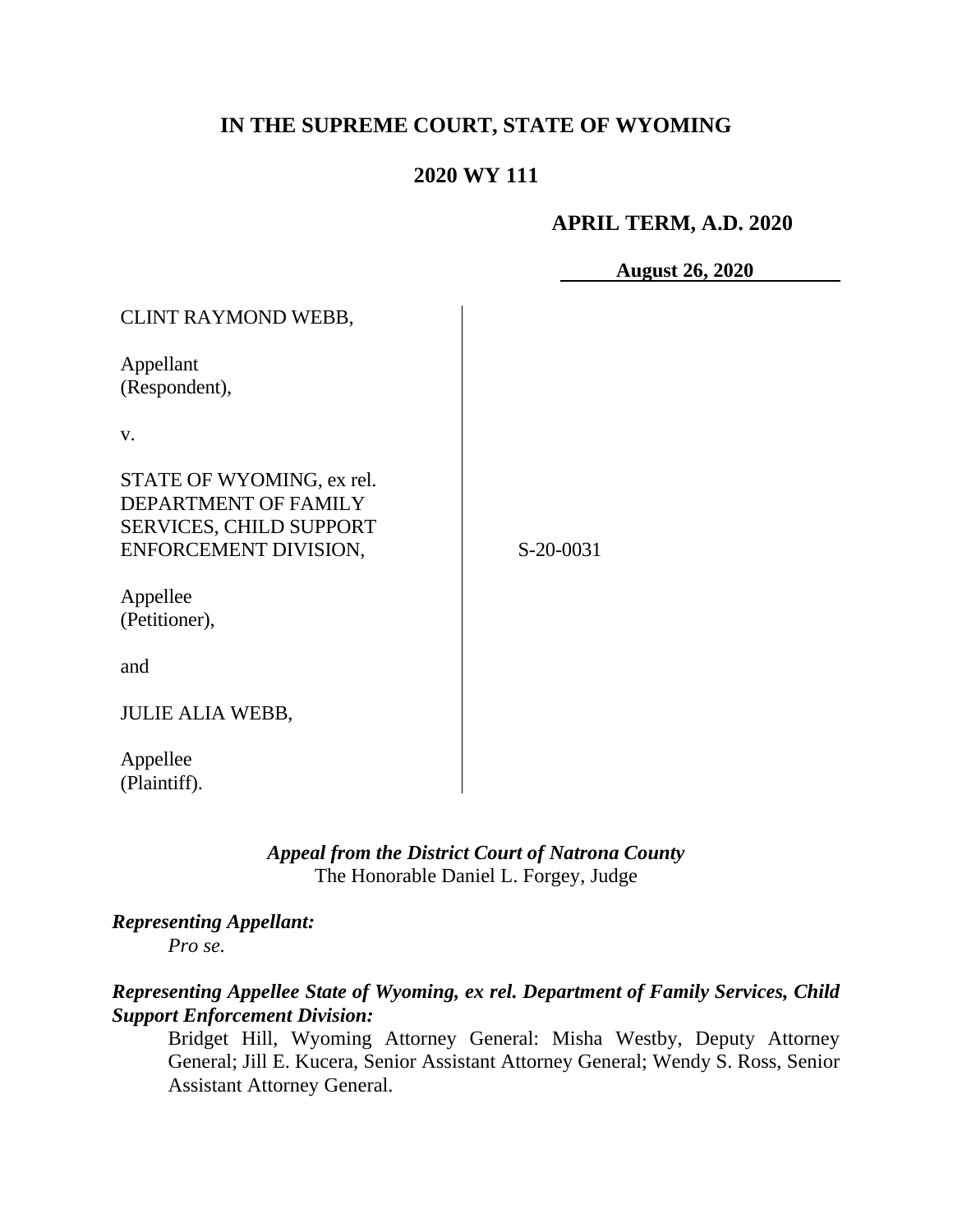*Representing Appellee Julie Alia Webb: Pro se.*

*Before DAVIS, C.J., and FOX, KAUTZ, BOOMGAARDEN, and GRAY, JJ.*

*KAUTZ, J, delivers the opinion of the Court; FOX, J., files a specially concurring opinion in which DAVIS, CJ., joins.*

**NOTICE: This opinion is subject to formal revision before publication in Pacific Reporter Third. Readers are requested to notify the Clerk of the Supreme Court, Supreme Court Building, Cheyenne, Wyoming 82002, of typographical or other formal errors so correction may be made before final publication in the permanent volume.**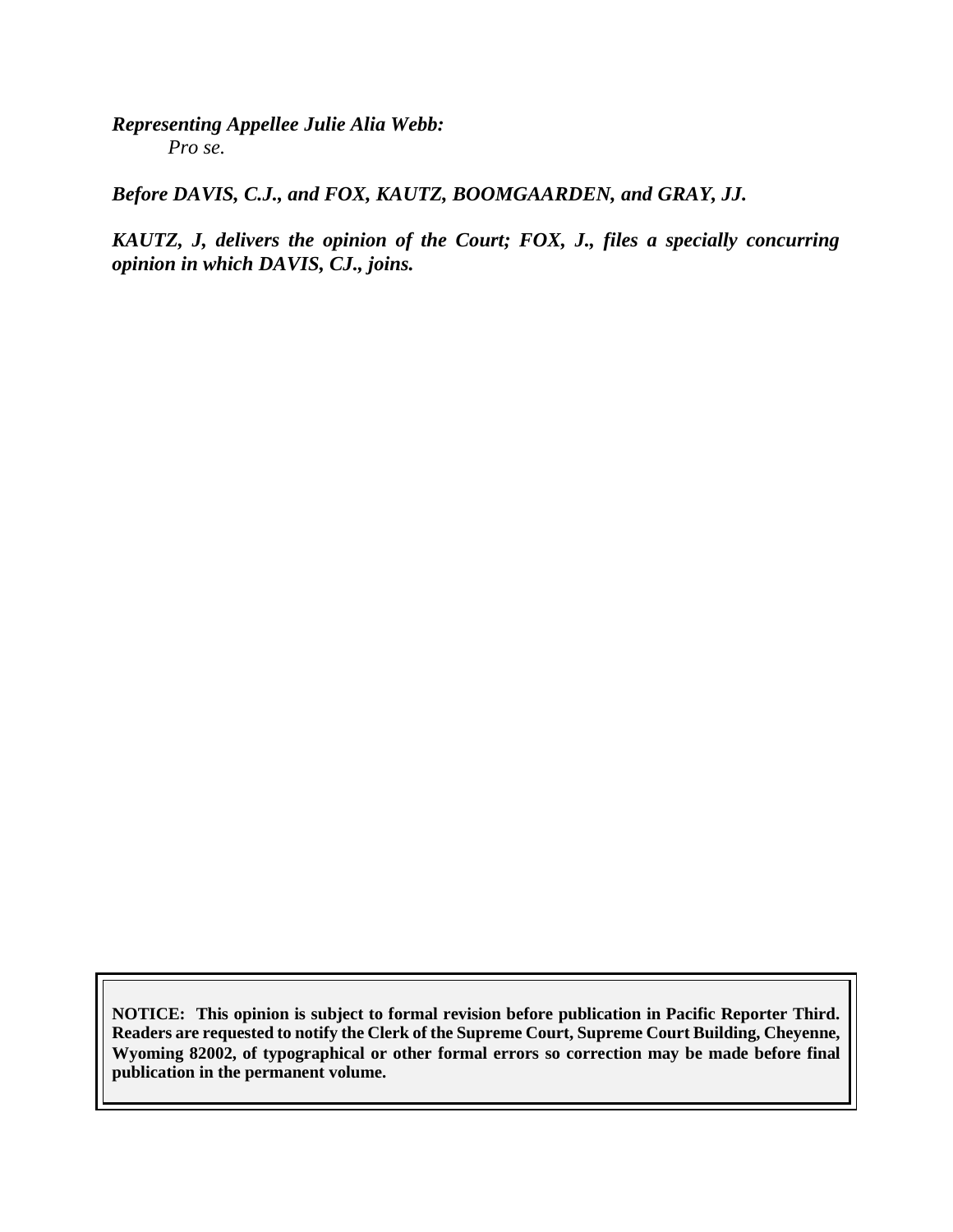## **KAUTZ, Justice.**

[¶1] The district court ordered Clint Raymond Webb (Clint) to pay \$50 a month in child support to Julie Alia Webb (Julie) as part of the parties' divorce decree.<sup>1</sup> Several years later, Clint filed a motion to modify and correct the child support order, arguing it was unconstitutional because it conflicted with federal law. The district court denied the motion. Finding no abuse of discretion, we affirm.

## **ISSUE**

[¶2] The dispositive issue is:

Did the district court abuse its discretion in denying Clint's "Motion to Modify and Correct Unconstitutional Child Support Order"?

## **FACTS**

[¶3] Clint and Julie were married in 2000. They had two children who were born in 2001 and 2007. The parties separated in April 2014, and Julie filed for divorce on June 26, 2014. A few days later, Clint drove his vehicle into Julie's vehicle. He left the scene, only to return and attempt to hit her as she was standing outside her disabled vehicle. A jury convicted him of two counts of aggravated assault and battery with a deadly weapon, one count of felony property destruction, and one count of attempted second degree murder. He was sentenced to a total term of 35-52 years imprisonment. We affirmed his convictions and sentences on appeal. *See Webb v. State*, 2017 WY 108, 401 P.3d 914 (Wyo. 2017).

[¶4] In March 2016, after Clint's criminal trial had concluded, the district court held a bench trial in the divorce proceedings. Per the district court's request, Clint and Julie each submitted proposed divorce decrees for the court's consideration. Relevant here, Clint proposed paying \$50 per month in child support beginning March 15, 2016. He noted he had no income and a limited ability to earn an income in the future. He stated the proposed amount was required by Wyo. Stat. Ann. § 20-2-304(b) (LexisNexis 2015), which, at that time, provided that "in no case shall the support obligation be less than fifty dollars (\$50.00) per month." He recognized he owed back child support totaling \$800. Julie also proposed Clint's child support obligation be \$50 a month pursuant to § 20-2-304(b) but suggested the support obligation begin on June 1, 2016. She noted, however, that "[Wyo. Stat. Ann.] § 20-2-307 states that a presumptive child support calculation creates a rebuttable presumption, and a court may deviate upon a specific finding that the application of presumptive child support would be unjust or inappropriate in a particular case."

<sup>&</sup>lt;sup>1</sup> Because the parties share the same surname, we refer to them by their first names.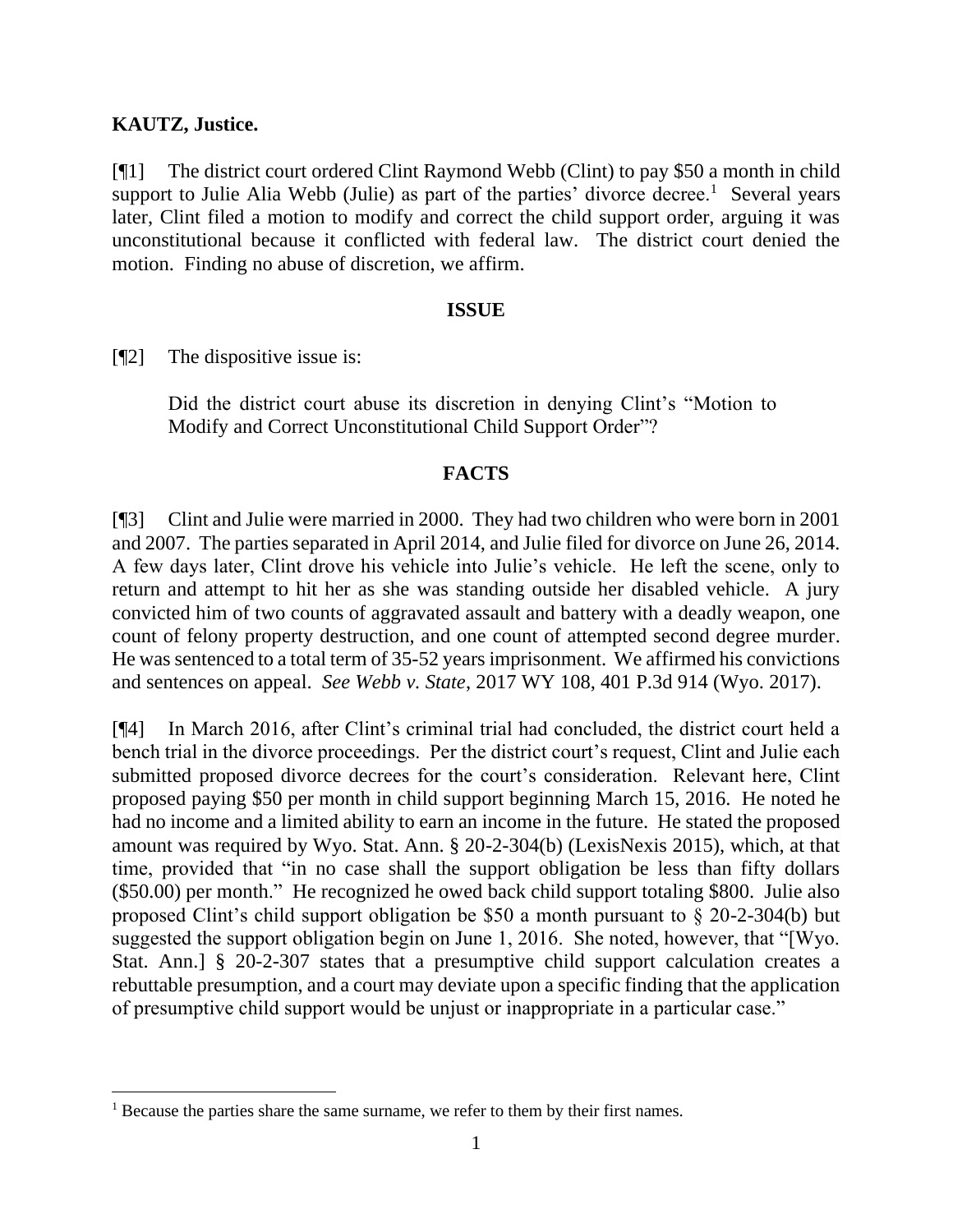[¶5] The district court entered the divorce decree on July 8, 2016. Pursuant to § 20-2- 304(b), it ordered Clint to pay \$50 a month in child support beginning May 1, 2016. It also ordered him to pay \$900 in back child support. Clint did not appeal from the divorce decree. In October 2016, the parties notified the district court that although Clint had paid only some of the \$900 in back child support, they had agreed to deem this obligation satisfied. The district court entered an order approving the parties' agreement.

[¶6] Approximately two years later, in July 2018, the Wyoming Legislature repealed § 20-2-304(b). *See* 2018 Wyo. Sess. Laws, Ch. 42, §§ 2-3 (H.B. 17). In December 2018, Clint filed a *pro se* "Motion to Modify and Correct Unconstitutional Child Support Order," arguing the district court's order requiring him to pay \$50 in child support pursuant to § 20-2-304(b) was unconstitutional. According to him, the \$50 minimum child support amount mandated by § 20-2-304(b) was irrebuttable and therefore conflicted with 42 U.S.C. § 667(b)(2), which requires states to make presumptive child support amounts rebuttable as a condition of receiving federal funds for the purpose of maintaining a child support enforcement program.<sup>2</sup> See Title IV, Part D of the Social Security Act, 42 U.S.C. §§ 651-669b. He sought reversal of the child support order, modification of any arrearages, and reimbursement for all child support paid. A few months later, the State filed a petition to modify the child support order in accordance with existing guidelines and to enter a judgment for any past due child support.<sup>3</sup> Clint responded to the State's petition, reiterating the child support order was unconstitutional and therefore any arrearages should be dismissed and he should be reimbursed for the child support he had already paid.

[¶7] The district court granted the State's petition after a hearing. It modified Clint's child support obligation to \$0, retroactive for four months for a total credit of \$200. It found Clint to be in arrears \$812.90. After applying the \$200 credit, it ordered Clint to pay \$612.90. In the same order, the district court denied Clint's "Motion to Modify and Correct Unconstitutional Child Support" because he did not serve Julie with the motion; the divorce was final on July 8, 2016, and neither party appealed; both parties stipulated to satisfaction of the back child support order resulting from the divorce decree; and there was no

<sup>2</sup> 42 U.S.C. § 667(b)(2) provides:

There shall be a rebuttable presumption, in any judicial or administrative proceeding for the award of child support, that the amount of the award which would result from the application of such guidelines is the correct amount of child support to be awarded. A written finding or specific finding on the record that the application of the guidelines would be unjust or inappropriate in a particular case, as determined under criteria established by the State, shall be sufficient to rebut the presumption in that case.

<sup>&</sup>lt;sup>3</sup> The record does not reveal how or why the State became involved in the proceedings. In his brief, Clint claims he asked the State to modify his child support obligation and correct the past due child support amount after the district court declined to hold a hearing on his motion to modify and correct.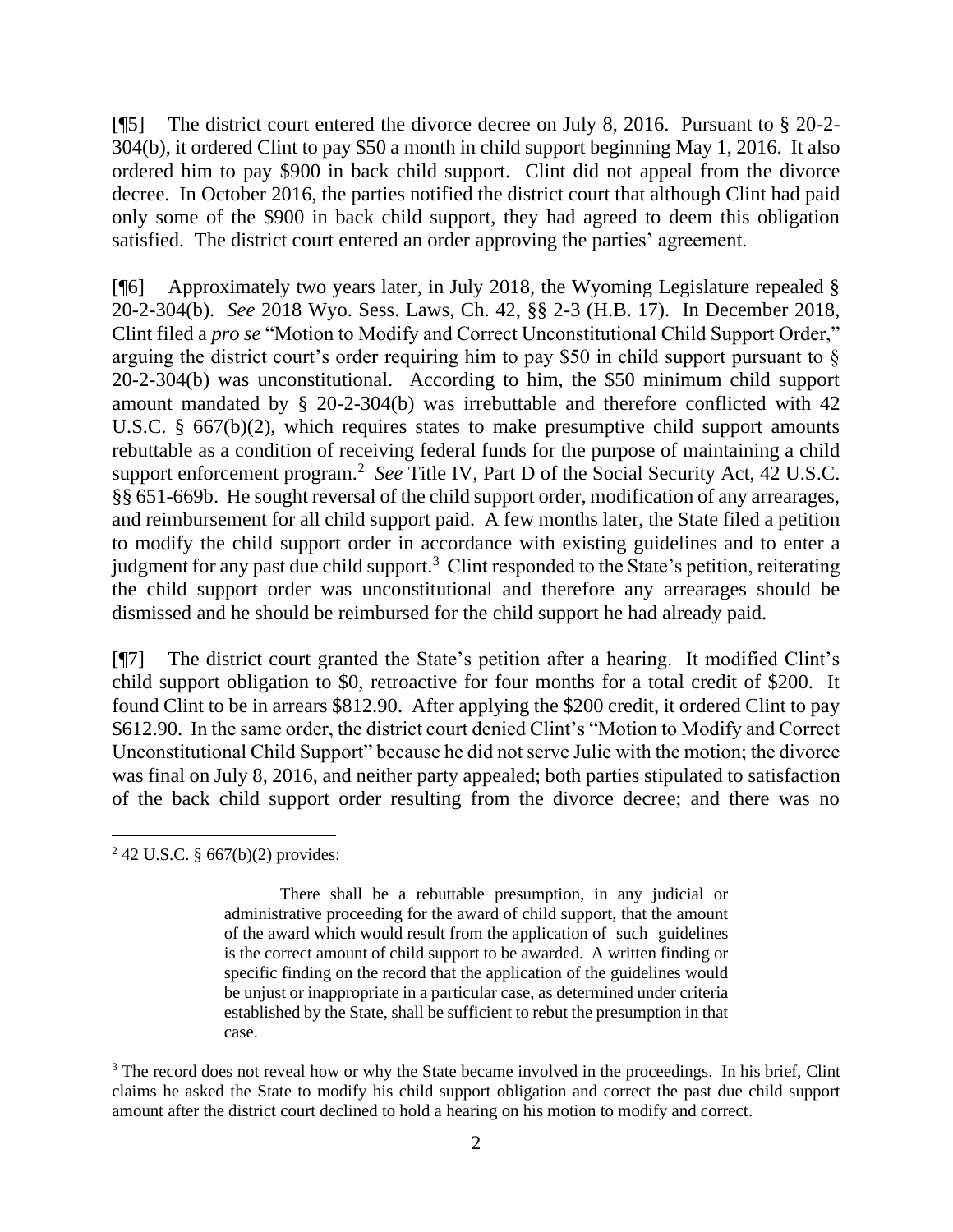controlling authority indicating § 20-2-304(b) was unconstitutional. This *pro se* appeal followed.

# **DISCUSSION**

[¶8] Clint appeals from the district court's denial of his "Motion to Modify and Correct Unconstitutional Child Support Order." He and the State agree this motion was equivalent to a motion under Rule 60(b)(6), which allows a court to relieve a party from a final judgment or order for "any other reason that justifies relief." We review the denial of a Rule 60(b)(6) motion for an abuse of discretion. *See Olson v. Schriner*, 2020 WY 36, ¶ 15, 459 P.3d 453, 458 (Wyo. 2020). "A court abuses its discretion when it acts in a manner which exceeds the bounds of reason under the circumstances." *McBride-Kramer v. Kramer*, 2019 WY 10, ¶ 11, 433 P.3d 529, 532 (Wyo. 2019) (quoting *Three Way, Inc. v. Burton Enters., Inc.*, 2008 WY 18, ¶ 16, 177 P.3d 219, 225 (Wyo. 2008)) (other citation omitted). "[T]he ultimate issue is whether the court could reasonably conclude as it did." *Id*.

[¶9] Clint repeats his argument that the \$50 child support order was unconstitutional because it was rendered pursuant to the now-repealed § 20-2-304(b) which conflicted with federal law. He also argues for the first time on appeal that (1) he was denied his rights to due process and equal protection because he was not given an opportunity to rebut the mandatory minimum \$50 child support amount; and (2) the district court abused its discretion in ordering him to pay \$50 per month in child support as it should have deviated from that amount due to his inability to earn an income while incarcerated.

[¶10] To obtain relief under Rule 60(b)(6), Clint had to "'show the existence of unusual circumstances that justify the extraordinary relief requested.'" *Essex Holding, LLC v. Basic Props., Inc.*, 2018 WY 111, ¶ 72, 427 P.3d 708, 729 (Wyo. 2018) (quoting *United States v. 31.63 Acres of Land*, 840 F.2d 760, 761 (10th Cir. 1988)). He failed to satisfy his burden for two reasons.

[¶11] First, Clint advocated for the \$50 child support order in his proposed divorce decree. Although he stated such order was required under § 20-2-304(b), he did not argue at that time the statute was unconstitutional. Yet, in his motion to modify and correct, he relied on cases from New York and Washington, wherein the courts declared their respective states' mandatory minimum child support obligations unconstitutional because they were irrebuttable and therefore conflicted with federal law. *See In re Marriage of Gilbert*, 945 P.2d 238, 241-42 (Wash. App. 1997); *Pickering v. Langdon*, 1994 WL 568588, \*2-3 (N.D. N.Y. Sept. 30. 1994) (citing *Rose ex rel. Clancy v. Moody*, 607 N.Y.S.2d 906, 907-09, 629 N.E.2d 378, 380-81 (N.Y. 1993)); *In re Haney v. Haney*, 592 N.Y.S.2d 531, 188 A.D.2d 999, 1000 (N.Y. App. Div. 1992). These cases were all decided before the divorce decree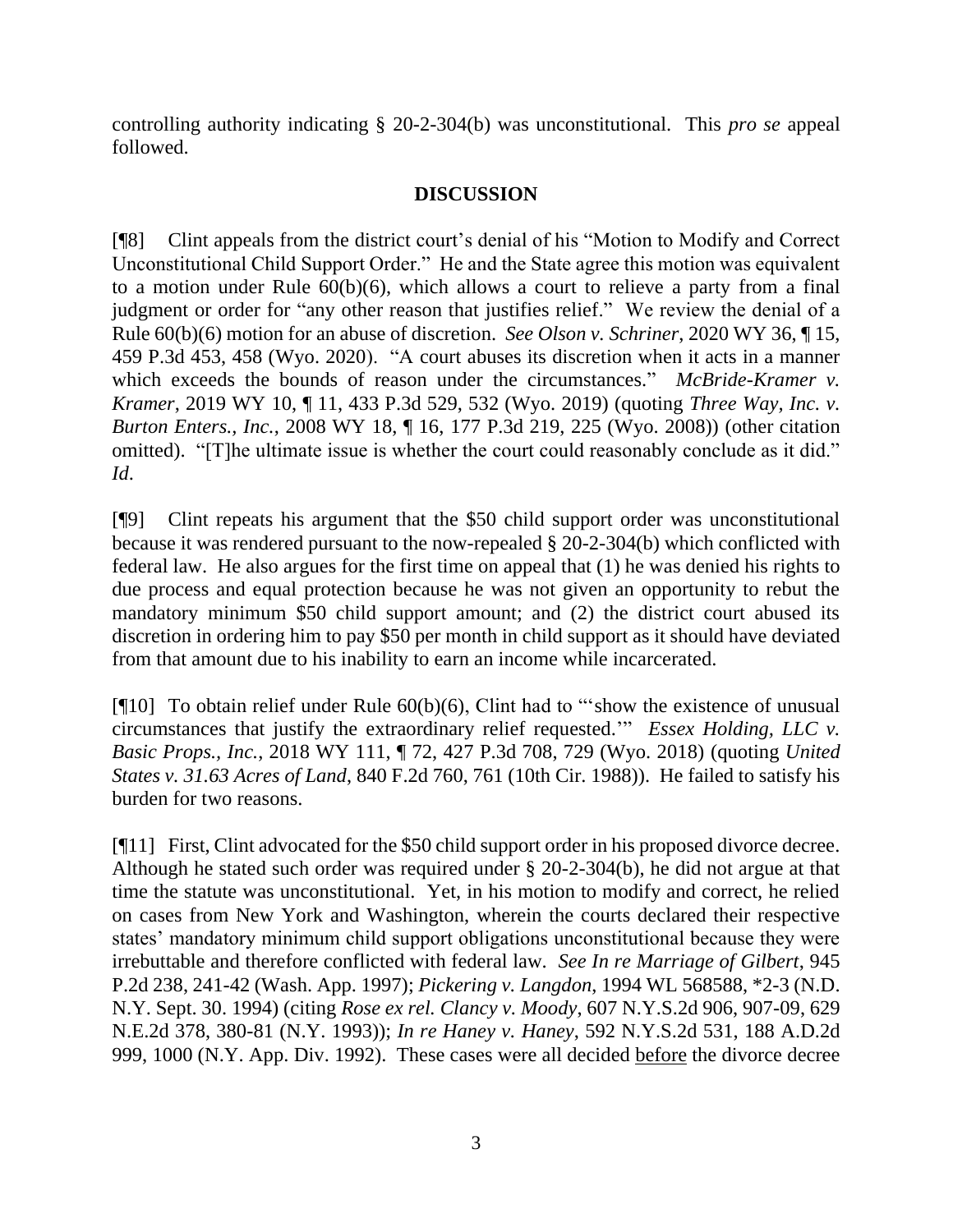was entered in this case.<sup>4</sup> Clint provides no justification for not raising his argument that § 20-2-304(b) was unconstitutional prior to the divorce decree. Rule 60(b)(6) relief is not available in such circumstances. *See Aldana v. Del Monte Fresh Produce N.A., Inc.*, 741 F.3d 1349, 1357 (11th Cir. 2014) ("Plaintiffs are not entitled to Rule 60(b)(6) extraordinary relief because they did not [make this argument] before and they offer no credible justification for that oversight now.").<sup>5</sup> See also, 11 Wright & Miller, Federal Practice & Procedure Civ. § 2864 (3d ed. April 2020 update) ("[T]he broad power granted by [Rule  $60(b)(6)$ ] is not for the purpose of relieving a party from free, calculated, and deliberate choices the party has made. A party remains under a duty to take legal steps to protect his own interests.").

[¶12] Similarly, Clint could have tried to rebut the \$50 child support obligation or requested a deviation from it at the time of the divorce decree. At that time, he was incarcerated and knew his ability to earn any income in the future was severely limited. Indeed, he noted his incarceration and income limitations in his proposed divorce decree; yet, he did not seek relief from the \$50 child support obligation. He failed to do so even though Julie recognized in her proposed divorce decree the presumptive child support calculation was rebuttable under § 20-2-307 and a court could deviate therefrom upon a showing that application of the presumptive child support amount would be unjust or inappropriate in a particular case.

[¶13] Second, Clint could have raised all of his current arguments in an appeal from the divorce decree. He did not, however, file an appeal. He cannot now use Rule 60(b)(6) as a substitute for his failing to do so. *See Essex Holding, LLC,* ¶ 72, 427 P.3d at 728-29 ("'[A] motion under Rule 60(b) cannot be used as a substitute for [a direct] appeal' of the underlying judgment.") (quoting *31.63 Acres of Land*, 840 F.2d at 761) (other citation omitted); *GenCorp, Inc. v. Olin Corp.*, 477 F.3d 368, 373 (6th Cir. 2007) ("A Rule 60(b) motion is neither a substitute for, nor a supplement to, an appeal"; "[f]or this reason, arguments that were, or should have been, presented on appeal are generally unreviewable on a Rule  $60(b)(6)$  motion.") (citations omitted).<sup>6</sup>

<sup>4</sup> In his supplemental response to the State's petition, Clint relied on the dissent in *MSC, II v. MCG*, 2019 WY 59,  $\P$ [ 26, 28, 442 P.3d 662, 668, 670 (Wyo. 2019) (Fox, J., concurring in part and dissenting in part, in which Davis, C.J., joined) (stating, in dissent, that § 20-2-304(b) is unconstitutional because it conflicts with federal law and therefore violates the Supremacy Clause), which was issued after the divorce decree. *MSC* does not help him, however, because "a dissent is not controlling precedent." *See Cure v. State*, 7 A.3d 145, 152 (Md. Ct. Spec. App. 2010). *See also, Hale v. Comm. on Character & Fitness for State of Ill.*, 335 F.3d 678, 684 (7th Cir. 2003) ("[A] dissent does not reflect the state of the law.").

<sup>5</sup> Because W.R.C.P. 60(b)(6) is similar to its federal counterpart, federal cases construing the latter are persuasive authority. *Pena v. State,* 2013 WY 4, ¶ 48, 294 P.3d 13, 22 (Wyo. 2013) (quoting *Johnson v. State,* 2009 WY 104, ¶ 14, 214 P.3d 983, 986 (Wyo. 2009)).

<sup>&</sup>lt;sup>6</sup> In his reply brief, Clint argues he did not need to appeal from the divorce decree because each monthly child support assessment is a discrete judgment and therefore the violation of his rights is ongoing. *See*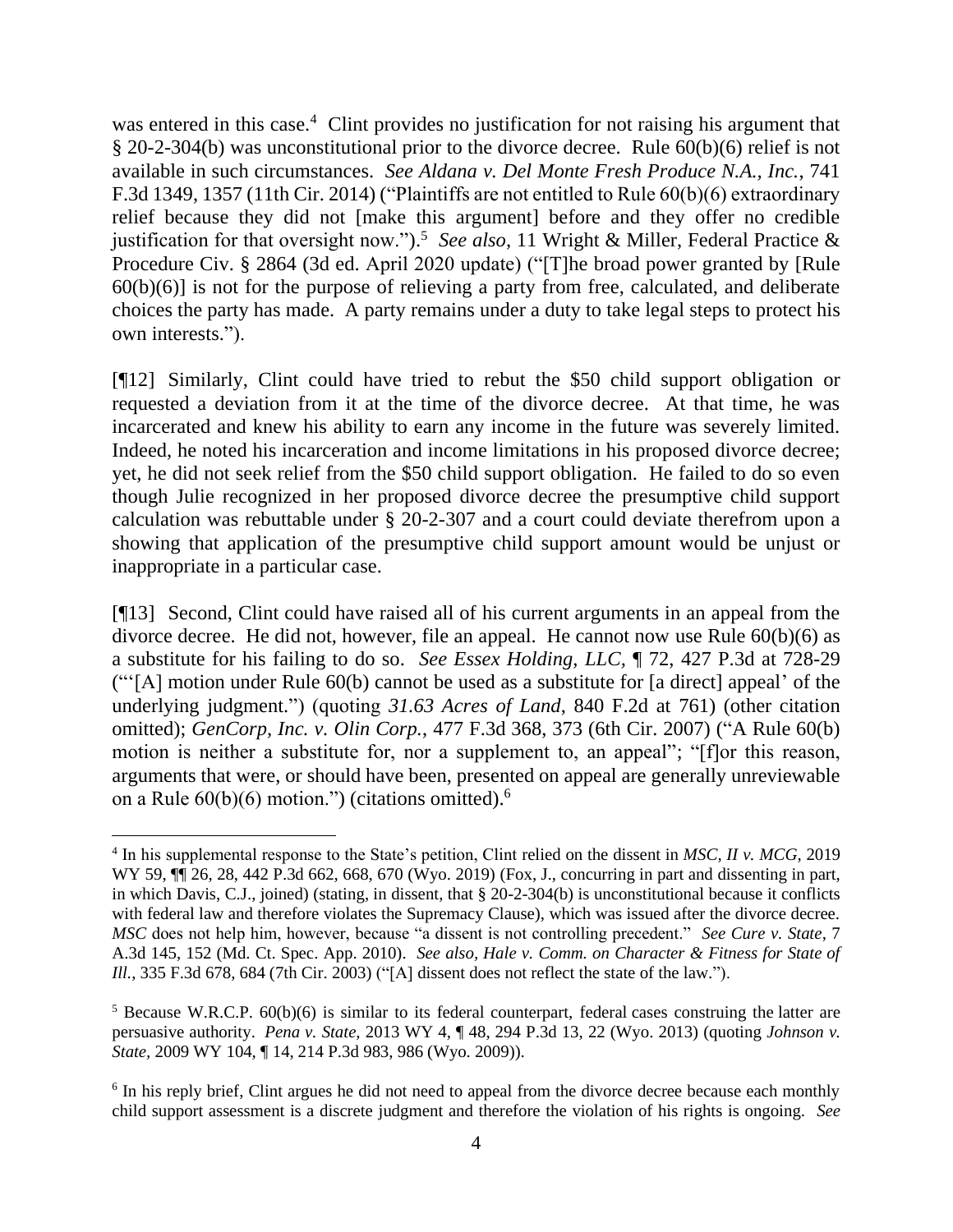#### **CONCLUSION**

[¶14] The district court did not abuse its discretion in denying Clint's "Motion to Modify and Correct Unconstitutional Child Support Order." We affirm.

Wyo. Stat. Ann. § 20-2-310(c) (LexisNexis 2019) ("In any case in which child support has been ordered to be paid to the clerk, any periodic payment or installment under the provisions of an order concerning maintenance is, on the date it is due, a judgment by operation of law."); *see also Rambo v. Rambo*, 2017 WY 32, ¶9, 391 P.3d 1108, 1111 (Wyo. 2017) ("[Section] 20-2-310(c) provides a separate mechanism for the enforcement of a child support order"; it renders each child support payment, on or after the date it is due, a judgment by operation of law, meaning it "becomes a judgment without any further action on the part of the obligee."). The cases he cites for this proposition are not on point as they pertain to when a cause of action accrues for purposes of a statute of limitations. *See, e.g., SEC v. Kokesh*, 884 F.3d 979, 981-82 (10th Cir. 2018); *Mata v. Anderson*, 635 F.3d 1250, 1253 (10th Cir. 2011). In any event, it was the divorce decree, not each individual monthly assessment, which mandated the \$50 monthly child support payment of which Clint now complains.

Clint also argues in his reply brief that the State's attorneys violated Wyo. Stat. Ann. § 33-5-114 (LexisNexis 2019) and Rule 8.4(c) of the Wyoming Rules of Professional Conduct by making dishonest and deceptive statements in their appellate brief. He contends they misrepresented that (1) the district court found § 20-2-304(b) to be constitutional when in fact it decided only that there was no controlling authority indicating the statute was unconstitutional; (2) the parties agreed to "eliminate" any arrearages but the arrearages were actually satisfied and paid in full; and (3) he requested the \$50 child support award but failed to state he did so only because the amount was required by § 20-2-304(b). We view these statements differently. The first and second statements constitute a reasonable interpretation of the district court's order and, at most, a poor word choice, respectively. As to the last statement, while the State's attorneys did not explicitly say Clint requested the \$50 child support because it was required under § 20-2-304(b), they did note several times in their brief that Clint requested the \$50 child support award pursuant to § 20- 2-304(b). It appears to be a matter of advocacy, rather than dishonesty or deceit.